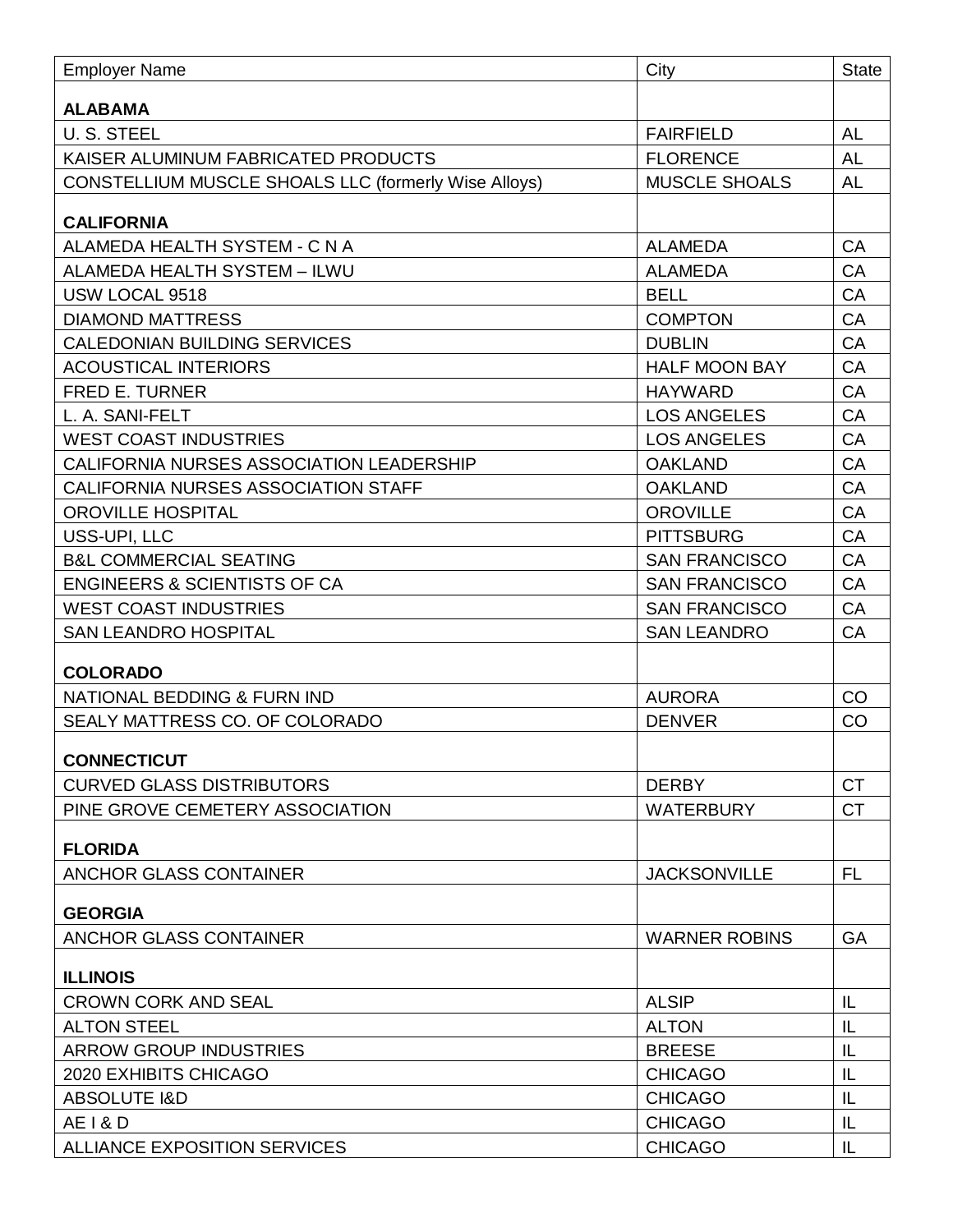| <b>AUDIO VISUAL REALITY</b>                    | <b>CHICAGO</b>          | IL |
|------------------------------------------------|-------------------------|----|
| <b>BEYOND EXHIBIT LOGISTICS</b>                | <b>CHICAGO</b>          | IL |
| <b>CHICAGO HILTON &amp; TOWERS</b>             | <b>CHICAGO</b>          | IL |
| CHICAGO 1& D SERVICES                          | <b>CHICAGO</b>          | IL |
| COAST TO COAST I.N.D.                          | <b>CHICAGO</b>          | IL |
| <b>COASTAL INTERNATIONAL</b>                   | <b>CHICAGO</b>          | IL |
| <b>CSI WORLDWIDE</b>                           | <b>CHICAGO</b>          | IL |
| <b>CZARNOWSKI EXHIBIT SERVICE</b>              | <b>CHICAGO</b>          | IL |
| <b>DIMENSION CRAFT</b>                         | <b>CHICAGO</b>          | IL |
| <b>DRAKE HOTEL</b>                             | <b>CHICAGO</b>          | IL |
| <b>E-JINDUSTRIES</b>                           | <b>CHICAGO</b>          | IL |
| <b>EAGLE MANAGEMENT GROUP</b>                  | <b>CHICAGO</b>          | IL |
| EVENT MEDIA d/b/a Complete Crewing             | <b>CHICAGO</b>          | IL |
| E.W.I. WORLDWIDE                               | <b>CHICAGO</b>          | IL |
| <b>FREEMAN EXPOSITIONS</b>                     | <b>CHICAGO</b>          | IL |
| <b>GES - GLOBAL EXPERIENCE SPECIALISTS</b>     | <b>CHICAGO</b>          | IL |
| <b>HARGROVE</b>                                | <b>CHICAGO</b>          | IL |
| <b>INTERIOR CRAFTS</b>                         | <b>CHICAGO</b>          | IL |
| <b>INTERNATIONAL EXPO SERVICE</b>              | <b>CHICAGO</b>          | IL |
| <b>J &amp; J EXHIBITORS SERVICE</b>            | <b>CHICAGO</b>          | IL |
| <b>JENDERSEE</b>                               | <b>CHICAGO</b>          | IL |
| <b>MC DISPLAYS</b>                             | <b>CHICAGO</b>          | IL |
| Mc2                                            | <b>CHICAGO</b>          | IL |
| <b>MELISSA'S PRECISION TRADE SHOW SERVICES</b> | <b>CHICAGO</b>          | IL |
| NATIONAL CONVENTION SERVICES                   | <b>CHICAGO</b>          | IL |
| <b>NEXT LEVEL EXHIBIT SERVICE</b>              | <b>CHICAGO</b>          | IL |
| <b>NTH DEGREE</b>                              | <b>CHICAGO</b>          | IL |
| <b>ON LOCATION</b>                             | <b>CHICAGO</b>          | IL |
| PALMER HOUSE HILTON                            | <b>CHICAGO</b>          | IL |
| <b>PRODUCTION PAYROLL</b>                      | <b>CHICAGO</b>          | IL |
| <b>REGIONAL TRADE SERVICES</b>                 | <b>CHICAGO</b>          | IL |
| <b>RILAN EVENT SERVICES</b>                    | <b>CHICAGO</b>          | IL |
| ROSEMONT EXPOSITION SERVICE                    | <b>CHICAGO</b>          | IL |
| SHO-AIDS                                       | <b>CHICAGO</b>          | IL |
| <b>SPECTRUM SHOW SERVICES</b>                  | <b>CHICAGO</b>          | IL |
| <b>USW LOCAL 17</b>                            | <b>CHICAGO</b>          | IL |
| <b>VALLEY EXPO &amp; DISPLAYS</b>              | <b>CHICAGO</b>          | IL |
| <b>ESMARK STEEL GROUP-MIDWEST</b>              | <b>CHICAGO HEIGHTS</b>  | IL |
| <b>GERRESHEIMER GLASS</b>                      | <b>CHICAGO HEIGHTS</b>  | IL |
| <b>ACCURATE CONSULTANTS</b>                    | <b>COOK COUNTY AREA</b> | IL |
| ALTERNATIVE TRADE SHOW SERVICES                | <b>COOK COUNTY AREA</b> | IL |
| <b>ARATA EXPOSITIONS</b>                       | <b>COOK COUNTY AREA</b> | IL |
| C & C DISPLAY                                  | <b>COOK COUNTY AREA</b> | IL |
| <b>CADENCE</b>                                 | <b>COOK COUNTY AREA</b> | IL |
| <b>CHICAGO EXHIBIT PRODUCTIONS</b>             | <b>COOK COUNTY AREA</b> | IL |
| ELITE TRADESHOW SERVICES                       | <b>COOK COUNTY AREA</b> | IL |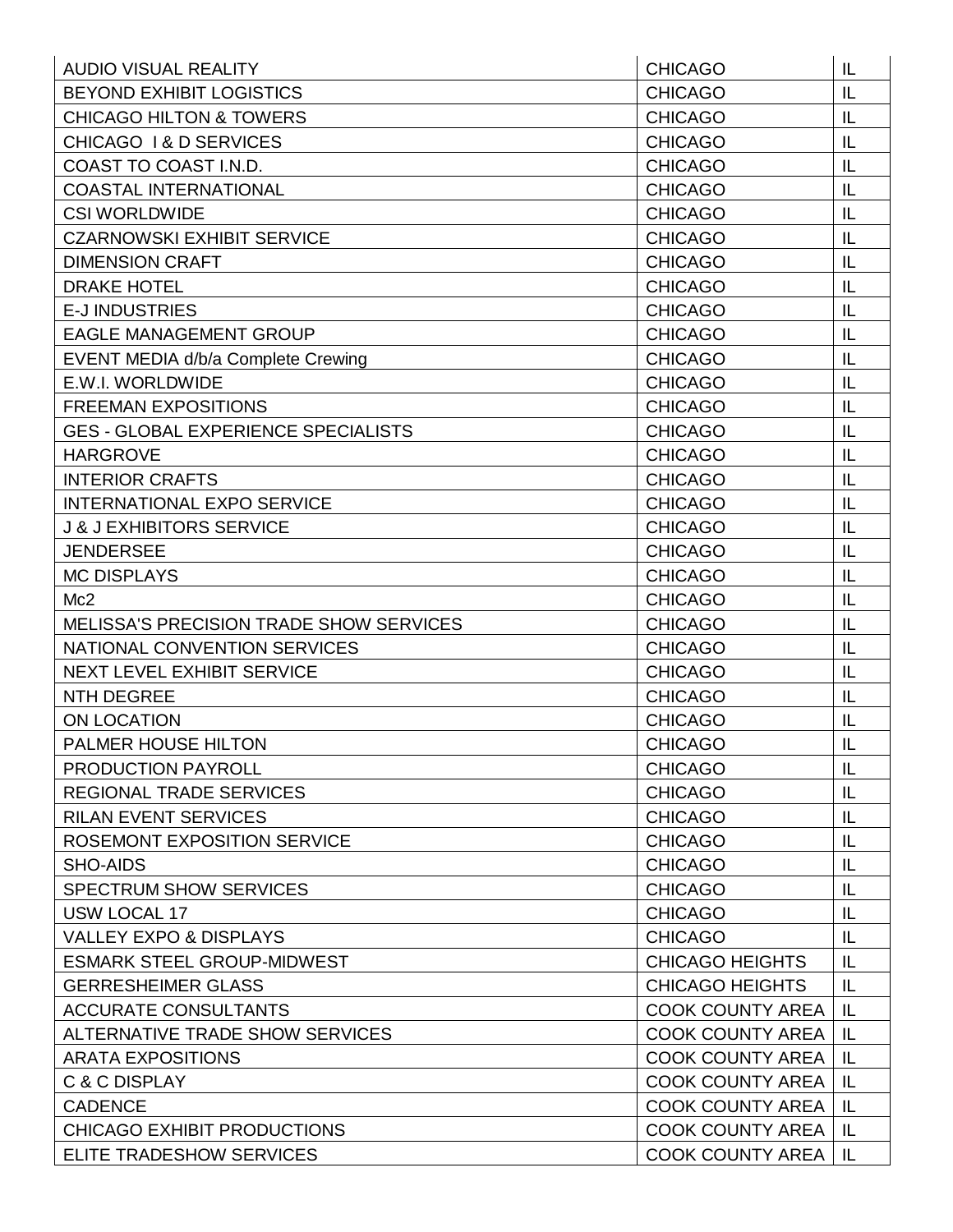| <b>EMPLOYCO USA II</b>                        | <b>COOK COUNTY AREA   IL</b> |     |
|-----------------------------------------------|------------------------------|-----|
| <b>EXHIBIT SERVICES GROUP d/b/a/ Nu Vista</b> | <b>COOK COUNTY AREA</b>      | IL  |
| <b>EXHIBIT SOURCE</b>                         | <b>COOK COUNTY AREA</b>      | -IL |
| <b>EXTREME REACH TALENT</b>                   | <b>COOK COUNTY AREA</b>      | IL  |
| G31&D                                         | <b>COOK COUNTY AREA</b>      | IL  |
| <b>HOUSE OF MADEIRA</b>                       | <b>COOK COUNTY AREA</b>      | IL  |
| <b>ION EXHIBITS</b>                           | <b>COOK COUNTY AREA</b>      | IL  |
| J. M. SOLLAMI                                 | <b>COOK COUNTY AREA</b>      | IL  |
| <b>LAKESHORE EXHIBIT</b>                      | <b>COOK COUNTY AREA</b>      | IL  |
| LASER EXHIBITOR SERVICES OF CHICAGO           | <b>COOK COUNTY AREA</b>      | IL  |
| LEWELLEN & BEST DISPLAYS                      | <b>COOK COUNTY AREA</b>      | IL  |
| <b>METRO EXHIBIT</b>                          | <b>COOK COUNTY AREA</b>      | IL  |
| MIDWEST CONFERENCE SERVICES                   | <b>COOK COUNTY AREA</b>      | IL  |
| MOMENTUM MANAGEMENT                           | <b>COOK COUNTY AREA</b>      | IL  |
| <b>NOBLE RICH</b>                             | <b>COOK COUNTY AREA</b>      | IL  |
| <b>OCTANE GROUP</b>                           | <b>COOK COUNTY AREA</b>      | IL  |
| <b>ON STAGE AUDIO</b>                         | <b>COOK COUNTY AREA</b>      | IL  |
| <b>RTA SUPER VISION</b>                       | <b>COOK COUNTY AREA</b>      | IL  |
| SHEPARD EXPOSITION SERVICES                   | <b>COOK COUNTY AREA</b>      | IL  |
| <b>SHO LINK</b>                               | <b>COOK COUNTY AREA</b>      | IL  |
| <b>SHOW BIZ AMERICA</b>                       | <b>COOK COUNTY AREA</b>      | IL  |
| <b>SHOW SERVICES</b>                          | <b>COOK COUNTY AREA</b>      | IL  |
| <b>SOURCEONE EVENTS</b>                       | <b>COOK COUNTY AREA</b>      | IL  |
| <b>TRU SERVICE GROUP</b>                      | <b>COOK COUNTY AREA</b>      | IL  |
| UNION PAYROLL AGENCY/UPA PRODUCTION SERVICE   | <b>COOK COUNTY AREA</b>      | IL  |
| <b>UNION TEMPORARY SERVICES</b>               | <b>COOK COUNTY AREA</b>      | IL  |
| <b>USA DISPLAYS</b>                           | <b>COOK COUNTY AREA</b>      | IL  |
| <b>ZENITH LABOR NET</b>                       | <b>COOK COUNTY AREA</b>      | IL  |
| JENDERSEE. INC.                               | <b>DUNDEE</b>                | IL  |
| <b>THATCHER OAKS AWNING</b>                   | <b>ELMHURST</b>              | IL  |
| <b>TITAN TIRE</b>                             | <b>FREEPORT</b>              | IL  |
| U. S. STEEL                                   | <b>GRANITE CITY</b>          | IL  |
| CLEVELAND-CLIFFS INC (FORMERLY ARCELORMITTAL) | <b>HENNEPIN</b>              | IL  |
| <b>REGIONAL TRADE SERVICES</b>                | <b>HOMEWOOD</b>              | IL  |
| <b>SHO LINK</b>                               | <b>LAKE BLUFF</b>            | IL  |
| LEWELLEN & BEST DISPLAYS                      | <b>MONTGOMERY</b>            | IL  |
| PARTYTIME-HDO PRODUCTIONS                     | <b>NILES</b>                 | IL  |
| <b>DARVIN FURNITURE</b>                       | <b>ORLAND PARK</b>           | IL  |
| <b>PILKINGTON</b>                             | <b>OTTAWA</b>                | IL  |
| ELITE TRADESHOW SERVICES                      | <b>PLAINFIELD</b>            | IL  |
| <b>NOBLE RICH TRADE SHOWS</b>                 | <b>POSEN</b>                 | IL  |
| ATWOOD-HAMLIN MANUFACTURING                   | <b>RICHMOND</b>              | IL  |
| CLEVELAND-CLIFFS INC (FORMERLY ARCELORMITTAL) | <b>RIVERDALE</b>             | IL  |
| <b>VALLEY EXPO &amp; DISPLAYS</b>             | <b>ROCKFORD</b>              | IL  |
| <b>USA DISPLAYS</b>                           | <b>ROMEOVILLE</b>            | IL  |
| ROSEMONT EXPOSITION SERVICES                  | <b>ROSEMONT</b>              | IL  |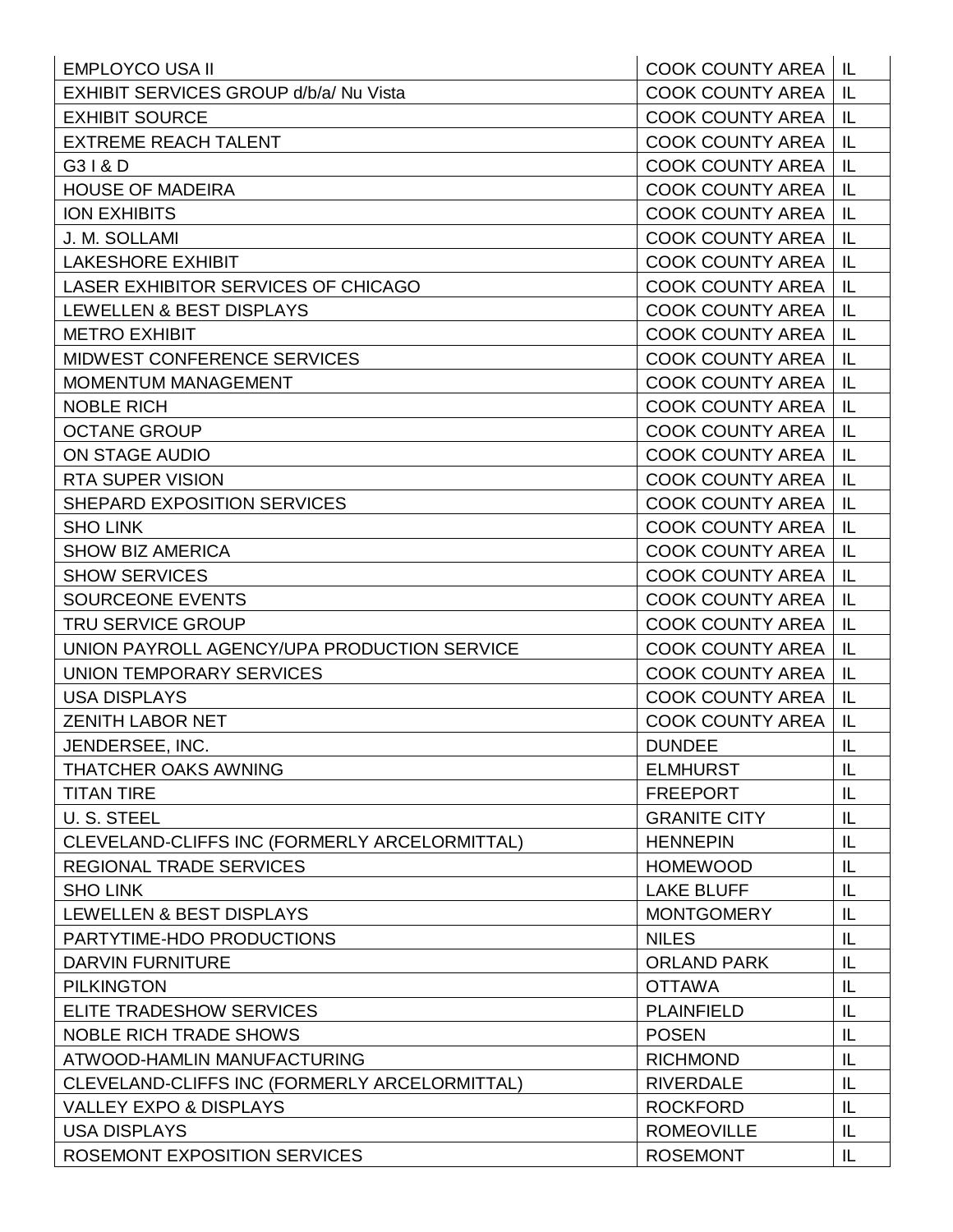| <b>EXHIBIT SOURCE</b>                                         | <b>SOUTH HOLLAND</b>   | IL        |
|---------------------------------------------------------------|------------------------|-----------|
| <b>DANA CORPORATION</b>                                       | <b>STERLING</b>        | IL        |
| <b>EMPLOYCO USA II</b>                                        | <b>WESTMONT</b>        | IL        |
| <b>CADENCE</b>                                                | <b>WHEELING</b>        | IL        |
| ON STAGE AUDIO INTERNATIONAL                                  | <b>WOOD DALE</b>       | IL        |
| <b>METRO EXHIBIT</b>                                          | <b>WOODRIDGE</b>       | IL        |
|                                                               |                        |           |
| <b>INDIANA</b>                                                |                        |           |
| CLEVELAND-CLIFFS INC (FORMERLY ARCELORMITTAL)                 | <b>BURNS HARBOR</b>    | IN        |
| <b>CLEVELAND-CLIFFS INC</b>                                   |                        |           |
| (FORMERLY ARCELORMITTAL LAKE MICHIGAN RAILROAD)               | <b>BURNS HARBOR</b>    | IN        |
| <b>INTERLAKE LEASING III</b>                                  | <b>CHESTERTON</b>      | IN        |
| ARCELORMITTAL INDIANA HARBOR EAST O&T                         | <b>EAST CHICAGO</b>    | IN        |
| CLEVELAND-CLIFFS INC.<br>(FORMERLY ARCELORMITTAL IH EAST P&M) |                        | IN        |
| <b>CLEVELAND-CLIFFS INC</b>                                   | <b>EAST CHICAGO</b>    |           |
| (FORMERLY ARCELORMITTAL IH EAST P&M FLEET)                    | <b>EAST CHICAGO</b>    | IN        |
| <b>CLEVELAND-CLIFFS INC</b>                                   |                        |           |
| (FORMERLY ARCELORMITTAL INDIANA HARBOR)                       | <b>EAST CHICAGO</b>    | IN        |
| <b>CLEVELAND-CLIFFS INC</b>                                   |                        |           |
| (FORMERLY ARCELORMITTAL S CHICAGO RAILROAD)                   | <b>EAST CHICAGO</b>    | IN        |
| <b>LEFCO ILLINOIS ENVIROTECH</b>                              | <b>EAST CHICAGO</b>    | IN        |
| U. S. STEEL                                                   | <b>EAST CHICAGO</b>    | IN        |
| <b>DANA</b>                                                   | <b>FORT WAYNE</b>      | IN        |
| MAGNECO/METREL                                                | <b>GARY</b>            | IN        |
| U. S. STEEL CORPORATION                                       | <b>GARY</b>            | IN        |
| USW LOCAL UNION 2958                                          | <b>KOKOMO</b>          | IN        |
| <b>ANCHOR GLASS CONTAINER</b>                                 | <b>LAWRENCEBURG</b>    | IN        |
| <b>CARTER FUEL SYSTEMS</b>                                    | <b>LOGANSPORT</b>      | IN        |
| <b>MATTHEW WARREN</b>                                         | <b>LOGANSPORT</b>      | IN        |
| $ICD-3$                                                       | <b>MERRILLVILLE</b>    | IN        |
| INSTITUTE FOR CAREER DEVELOPMENT                              | <b>MERRILLVILLE</b>    | IN        |
| U. S. STEEL                                                   | <b>MISHAWAKA</b>       | IN        |
| CLEVELAND CLIFFS INC (FORMERLY ARCELORMITTAL TEK/KOTE)        | <b>NEW CARLISLE</b>    | IN        |
| U. S. STEEL                                                   | <b>PORTAGE</b>         | IN        |
| <b>PILKINGTON</b>                                             | <b>SHELBYVILLE</b>     | IN        |
| <b>ARDAGH GLASS</b>                                           | <b>WINCHESTER</b>      | IN        |
| <b>IOWA</b>                                                   |                        |           |
| <b>TITAN TIRE</b>                                             | <b>DES MOINES</b>      | IA        |
| <b>KANSAS</b>                                                 |                        |           |
| <b>BRADKEN-ATCHISON STEEL/ST. JOSEPH</b>                      | <b>ATCHISON</b>        | <b>KS</b> |
| <b>GOLDEN STAR</b>                                            | <b>ATCHISON</b>        | KS        |
| SEALY MATTRESS CO OF KANSAS CITY                              | <b>KANSAS CITY</b>     | <b>KS</b> |
| <b>SIMMONS COMPANY</b>                                        | <b>SHAWNEE MISSION</b> | <b>KS</b> |
|                                                               |                        |           |
| <b>MIDLAND STEEL</b>                                          | <b>WATHENA</b>         | KS        |
| <b>KENTUCKY</b>                                               |                        |           |
| <b>MEMBERS CHOICE CREDIT UNION</b>                            | <b>ASHLAND</b>         | KY        |
|                                                               |                        |           |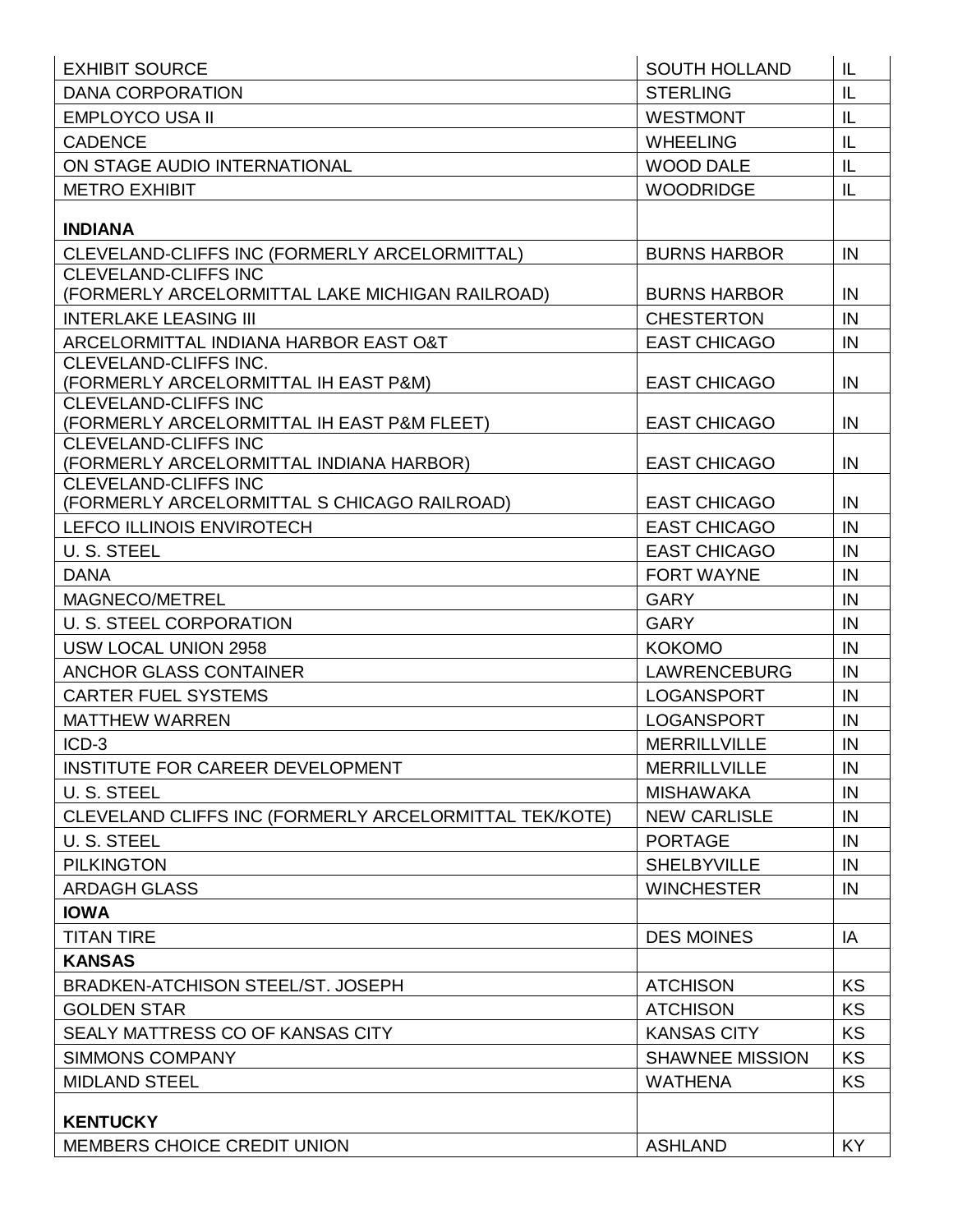| <b>HUNTINGTON ALLOYS</b>                   | <b>BURNAUGH</b>      | KY        |
|--------------------------------------------|----------------------|-----------|
| <b>DANA</b>                                | <b>DANVILLE</b>      | <b>KY</b> |
| <b>DANA</b>                                | <b>DRY RIDGE</b>     | KY        |
| <b>METALSA</b>                             | <b>ELIZABETHTOWN</b> | <b>KY</b> |
| CENTURY ALUMINUM OF KENTUCKY               | <b>HAWESVILLE</b>    | <b>KY</b> |
| <b>DANA</b>                                | <b>HENDERSON</b>     | <b>KY</b> |
| <b>METALSA</b>                             | <b>HOPKINSVILLE</b>  | <b>KY</b> |
| <b>DANA</b>                                | <b>LOUISVILLE</b>    | <b>KY</b> |
| <b>MASSACHUSETTS</b>                       |                      |           |
| USW LOCAL UNION 7896                       | <b>FITCHBURG</b>     | <b>MA</b> |
| <b>FLORENCE CASKET</b>                     | <b>FLORENCE</b>      | <b>MA</b> |
| <b>KOMTEK FORGE</b>                        | <b>WORCESTER</b>     | <b>MA</b> |
| <b>VELLUMOID</b>                           | <b>WORCESTER</b>     | MA        |
| <b>MICHIGAN</b>                            |                      |           |
| <b>DANA</b>                                | <b>AUBURN HILLS</b>  | MI        |
| AIRBOSS FLEXIBLE PRODUCTS                  | <b>AUBURN HILLS</b>  | MI        |
| <b>FRANCIS A. BELL MEMORIAL HOSPITAL</b>   | <b>ISHPEMING</b>     | MI        |
| <b>BELL MEDICAL CENTER</b>                 | <b>ISHPEMING</b>     | MI        |
| USW LOCAL UNION 12075                      | <b>MIDLAND</b>       | MI        |
| OSCODA COUNTY ROAD COMMISSION              | <b>MIO</b>           | MI        |
| <b>LAKE ERIE TRANSPORTATION</b>            | <b>MONROE</b>        | MI        |
| <b>BELL MEDICAL CENTER</b>                 | <b>NEGAUNEE</b>      | MI        |
| DTE COKE OPERATIONS                        | <b>RIVER ROUGE</b>   | MI        |
| SAGINAW TRANSIT AUTHORITY REGIONAL SRVS.   | <b>SAGINAW</b>       | MI        |
| <b>MICHIGAN SEAMLESS TUBE</b>              | <b>SOUTH LYON</b>    | MI        |
| <b>DANA</b>                                | <b>ST. CLAIR</b>     | MI        |
|                                            |                      |           |
| <b>MINNESOTA</b>                           |                      |           |
| <b>DULUTH CLINIC</b>                       | <b>DULUTH</b>        | <b>MN</b> |
| DULUTH CLINIC - MEDICAL SUPPORT SERVICES   | <b>DULUTH</b>        | <b>MN</b> |
| DULUTH CLINIC - TECHNICAL WORKERS          | <b>DULUTH</b>        | <b>MN</b> |
| <b>ME GLOBAL</b>                           | <b>DULUTH</b>        | <b>MN</b> |
| MIDWEST MEDICAL EQUIPMENT AND SUPPLIES     | <b>DULUTH</b>        | <b>MN</b> |
| USW LOCAL UNION 9460                       | <b>DULUTH</b>        | <b>MN</b> |
| ST RAPHAELS HEALTH & REHABILITATION CENTER | <b>EVELETH</b>       | <b>MN</b> |
| UNITED TACONITE                            | <b>EVELETH</b>       | <b>MN</b> |
| <b>INDUSTRIAL RUBBER PRODUCTS</b>          | <b>HIBBING</b>       | <b>MN</b> |
| RANGE REGIONAL HEALTH SERVICES             | <b>HIBBING</b>       | <b>MN</b> |
| <b>UNIMIN MN</b>                           | <b>KASOTA</b>        | <b>MN</b> |
| U. S. STEEL                                | <b>KEEWATIN</b>      | <b>MN</b> |
| ANDERSON CUSTOM PROCESSING                 | <b>LITTLE FALLS</b>  | <b>MN</b> |
| <b>CEDAR BOX</b>                           | <b>MINNEAPOLIS</b>   | <b>MN</b> |
| <b>CENTRAL PACKAGE &amp; DISPLAY</b>       | <b>MINNEAPOLIS</b>   | <b>MN</b> |
| <b>MEDALLION SLEEP PRODUCTS</b>            | <b>MINNEAPOLIS</b>   | <b>MN</b> |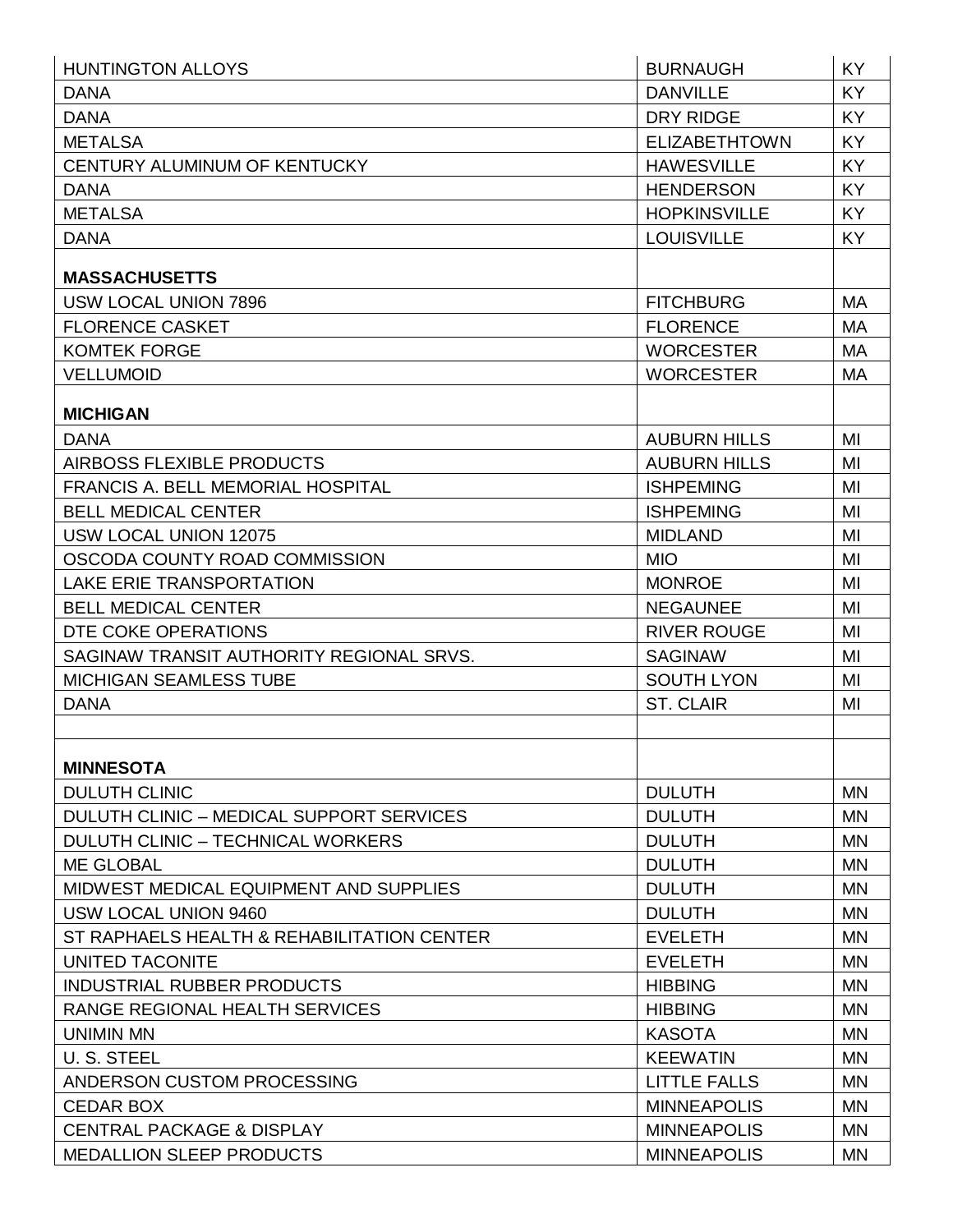| MARMON FOODSERVICE TECHNOLOGIES         | <b>MINNEAPOLIS</b>      | <b>MN</b> |
|-----------------------------------------|-------------------------|-----------|
| NORTHWESTERN CASKET                     | <b>NEW HOPE</b>         | <b>MN</b> |
| U. S. STEEL                             | MT. IRON                | <b>MN</b> |
| PINE MEDICAL CENTER                     | <b>SANDSTONE</b>        | <b>MN</b> |
| <b>ANCHOR GLASS CONTAINER</b>           | <b>SHAKOPEE</b>         | <b>MN</b> |
| <b>CLEVELAND-CLIFFS INC</b>             |                         |           |
| (FORMERLY ARCELORMITTAL)                | <b>VIRGINIA</b>         | <b>MN</b> |
| ST MICHAEL'S HEALTH AND REHAB CTR       | <b>VIRGINIA</b>         | <b>MN</b> |
| <b>DULUTH CLINIC-RN VIRGINIA</b>        | <b>VIRGINIA</b>         | <b>MN</b> |
| <b>MISSOURI</b>                         |                         |           |
| <b>DANA</b>                             | <b>COLUMBIA</b>         | <b>MO</b> |
| SUNSHINE DRAPERY COMPANY                | <b>MARYLAND HEIGHTS</b> | <b>MO</b> |
| <b>WIRECO WORLDGROUP</b>                | ST. JOSEPH              | <b>MO</b> |
| AMERICAN TRADE SHOW SERVICES            | <b>ST. LOUIS</b>        | <b>MO</b> |
| <b>ARATA EXPOSITIONS</b>                | <b>ST. LOUIS</b>        | <b>MO</b> |
| <b>COASTAL INTERNATIONAL</b>            | ST. LOUIS               | <b>MO</b> |
| <b>CONVENTION DISTRIBUTION SERVICES</b> | <b>ST. LOUIS</b>        | <b>MO</b> |
| <b>CZARNOWSKI EXHIBITS</b>              | <b>ST. LOUIS</b>        | <b>MO</b> |
| ELITE TRADESHOW SERVICES                | <b>ST. LOUIS</b>        | <b>MO</b> |
| <b>FREEMAN EXPOSITIONS</b>              | <b>ST. LOUIS</b>        | <b>MO</b> |
| <b>GATEWAY EXHIBIT SERVICE</b>          | <b>ST. LOUIS</b>        | <b>MO</b> |
| <b>GEO. E. FERN</b>                     | <b>ST. LOUIS</b>        | <b>MO</b> |
| <b>GLOBAL EXPERIENCE SPECIALISTS</b>    | ST. LOUIS               | <b>MO</b> |
| <b>H R ZOLLINGER FURNITURE</b>          | ST. LOUIS               | <b>MO</b> |
| <b>HERITAGE EXHIBITION SERVICES</b>     | <b>ST. LOUIS</b>        | <b>MO</b> |
| <b>KLANCE STAGING</b>                   | <b>ST. LOUIS</b>        | <b>MO</b> |
| <b>LANCASTER MGMT SERVICE</b>           | <b>ST. LOUIS</b>        | <b>MO</b> |
| <b>LIBERTY EXPOSITION SERVICES</b>      | <b>ST. LOUIS</b>        | <b>MO</b> |
| NATIONAL CONVENTION SERVICES            | <b>ST. LOUIS</b>        | <b>MO</b> |
| NATIONAL EXPO (ENTERTAINMENT PARTNERS)  | ST. LOUIS               | <b>MO</b> |
| NATIONWIDE SERVICE, DESIGN & PRODUCTION | ST. LOUIS               | <b>MO</b> |
| <b>NTH DEGREE</b>                       | ST. LOUIS               | <b>MO</b> |
| NU-VISTA EVENT MANAGEMENT               | ST. LOUIS               | <b>MO</b> |
| PARAMOUNT CONVENTION SERVICES           | ST. LOUIS               | <b>MO</b> |
| PRODUCTION SUPPORT SERVICE              | ST. LOUIS               | <b>MO</b> |
| SHEPARD EXPOSITION SVCS                 | ST. LOUIS               | <b>MO</b> |
| <b>SPORTS GRAPHICS</b>                  | ST. LOUIS               | <b>MO</b> |
| THE EXPO GROUP/EMPLOYCO USA II          | ST. LOUIS               | <b>MO</b> |
| THE TERM GROUP                          | ST. LOUIS               | <b>MO</b> |
| <b>TRADE SHOW SPECIALISTS</b>           | ST. LOUIS               | <b>MO</b> |
| <b>UNION PAYROLL AGENCY</b>             | ST. LOUIS               | <b>MO</b> |
| <b>USW LOCAL UNION 39</b>               | ST. LOUIS               | <b>MO</b> |
| UPLAND MANAGEMENT                       | ST. LOUIS               | <b>MO</b> |
| <b>VEILED PROPHETS OF ST. LOUIS</b>     | ST. LOUIS               | <b>MO</b> |
| <b>ZENITH LABOR NET</b>                 | ST. LOUIS               | <b>MO</b> |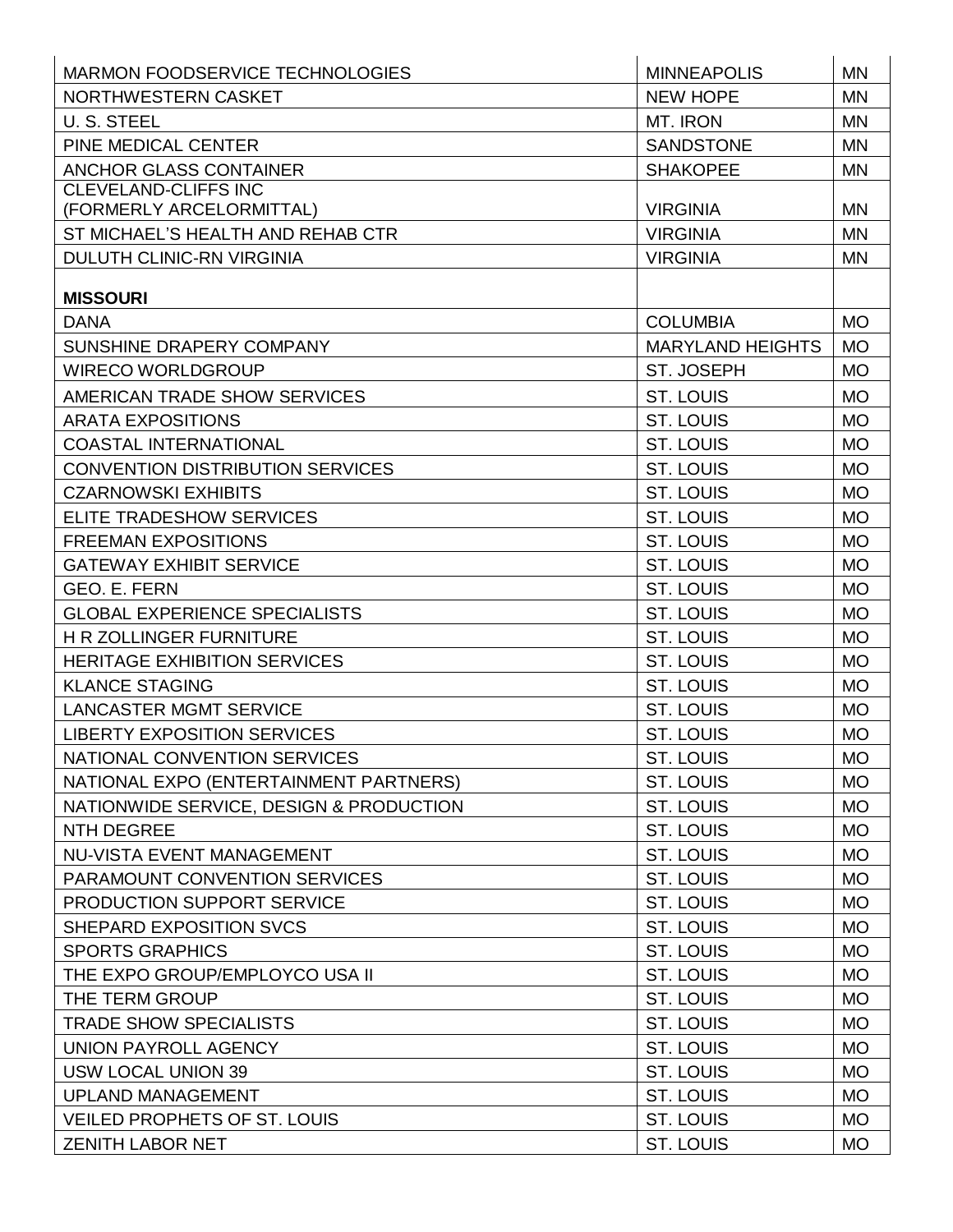| <b>NEBRASKA</b>                                                                  |                    |           |
|----------------------------------------------------------------------------------|--------------------|-----------|
| <b>CROWN CORK &amp; SEAL</b>                                                     | <b>OMAHA</b>       | <b>NE</b> |
| <b>NEW HAMPSHIRE</b>                                                             |                    |           |
| AMERICAN FEDERATION OF TEACHERS - NEW HAMPSHIRE                                  | <b>BOW</b>         | <b>NH</b> |
|                                                                                  |                    |           |
| <b>NEW JERSEY</b>                                                                |                    |           |
| <b>WEST RIDGELAWN CEMETERY</b>                                                   | <b>CLIFTON</b>     | <b>NJ</b> |
| <b>STYLEX</b>                                                                    | <b>DELANCO</b>     | <b>NJ</b> |
| <b>EAST RIDGELAWN CEMETERY</b>                                                   | <b>DELAWANNA</b>   | <b>NJ</b> |
| I. WEISS                                                                         | <b>FAIRVIEW</b>    | <b>NJ</b> |
| THER-A-PEDIC SLEEP PRODUCTS                                                      | N. BRUNSWICK       | <b>NJ</b> |
| <b>ARDAGH GLASS</b>                                                              | <b>SALEM</b>       | <b>NJ</b> |
| <b>CORNING</b>                                                                   | <b>VINELAND</b>    | <b>NJ</b> |
| <b>GERRESHEIMER GLASS</b>                                                        | <b>VINELAND</b>    | <b>NJ</b> |
| KIMBLE CHASE LIFE SCIENCE RESEARCH PRODUCTS                                      | <b>VINELAND</b>    | <b>NJ</b> |
| <b>NEW YORK</b>                                                                  |                    |           |
| <b>HALE NORTHEASTERN</b>                                                         | <b>BUFFALO</b>     | <b>NY</b> |
| <b>SPECIAL METALS</b>                                                            | <b>DUNKIRK</b>     | <b>NY</b> |
| <b>ANCHOR GLASS CONTAINER</b>                                                    | <b>ELMIRA</b>      | <b>NY</b> |
| <b>CONTOUR DRAPERY</b>                                                           | <b>NEW YORK</b>    | <b>NY</b> |
| THE LABOR INSTITUTE                                                              | <b>NEW YORK</b>    | <b>NY</b> |
|                                                                                  |                    |           |
| <b>NORTH CAROLINA</b>                                                            |                    |           |
| <b>PILKINGTON</b>                                                                | <b>LAURINBURG</b>  | <b>NC</b> |
|                                                                                  |                    |           |
| <b>NORTH DAKOTA</b>                                                              |                    |           |
| <b>HEBRON BRICK</b>                                                              | <b>FARGO</b>       | <b>ND</b> |
|                                                                                  |                    |           |
| <b>OHIO</b>                                                                      |                    |           |
| <b>CLERMONT STEEL FABRICATORS</b>                                                | <b>BATAVIA</b>     | OH        |
| THE ALLEN COMPANY                                                                | <b>BLANCHESTER</b> | OH        |
| FIRELINE, INC                                                                    | <b>BOARDMAN</b>    | OH        |
| <b>CHALFANT MFG CO</b>                                                           | <b>BRUNSWICK</b>   | OH        |
| TITAN TIRE CORP OF BRYAN                                                         | <b>BRYAN</b>       | OH        |
| <b>REPUBLIC STEEL</b>                                                            | <b>CANTON</b>      | OH        |
| <b>BARDES CORPORATION (ILSCO DIV)</b>                                            | <b>CINCINNATI</b>  | OH        |
| <b>BWAY</b>                                                                      | <b>CINCINNATI</b>  | OH        |
| TRUCK CAB MANUFACTURING                                                          | <b>CINCINNATI</b>  | OH        |
| <b>ARATA EXPOSITIONS</b>                                                         | <b>CLEVELAND</b>   | <b>OH</b> |
| <b>CLEVELAND-CLIFFS INC</b><br>(FORMERLY ARCELORMITTAL CLEVELAND WORKS RAILROAD) | <b>CLEVELAND</b>   | OH        |
|                                                                                  | <b>CLEVELAND</b>   | OH        |
| CLEVELAND-CLIFFS INC (FORMERLY ARCELORMITTAL)<br><b>BaAM PRODUCTIONS</b>         |                    | OH        |
|                                                                                  | <b>CLEVELAND</b>   |           |
| <b>EMPLOYCO USA</b>                                                              | <b>CLEVELAND</b>   | OH        |
| <b>EXCEL DECORATORS</b>                                                          | <b>CLEVELAND</b>   | OH        |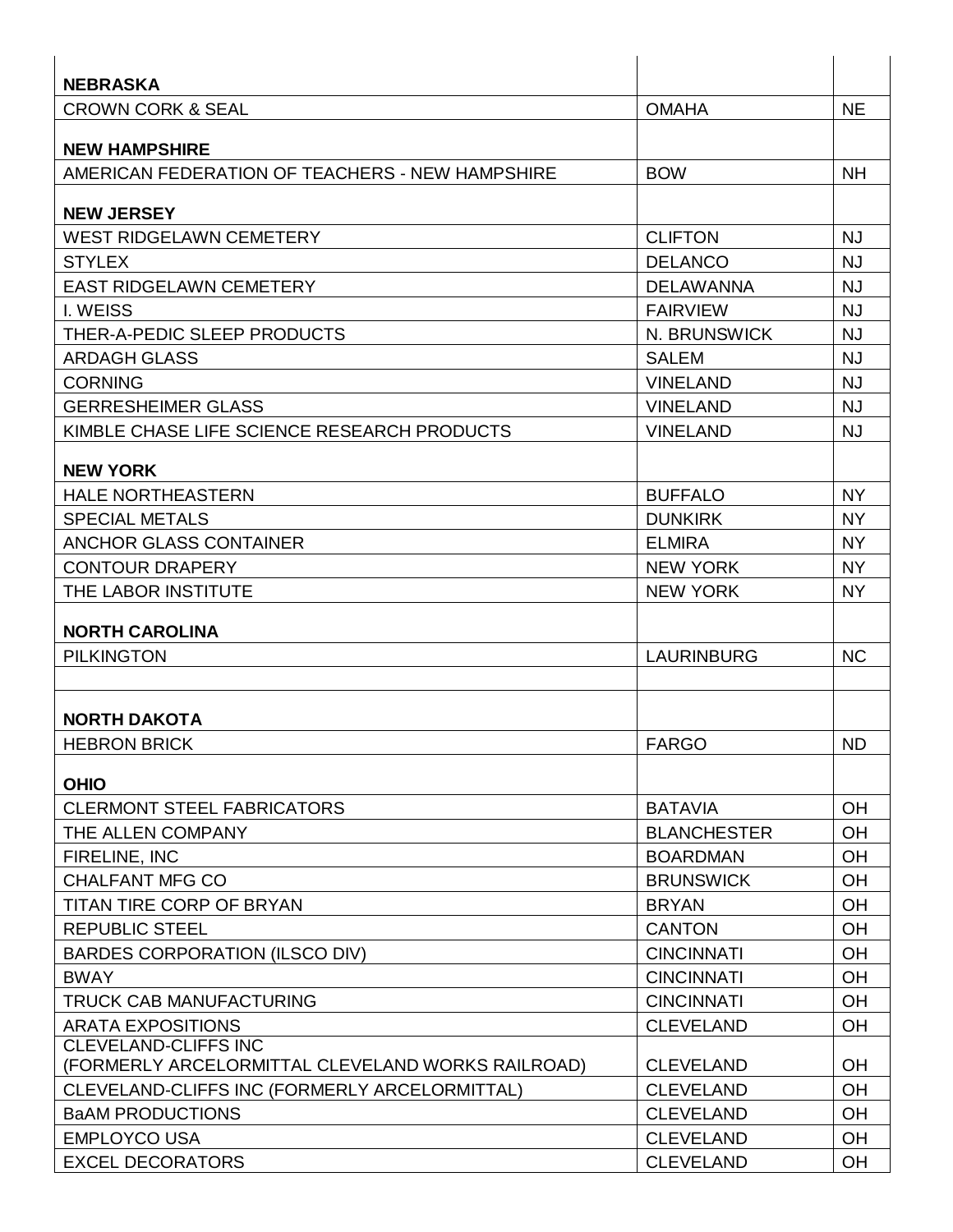| <b>EXPOSITION CONTRACTORS</b>                 | <b>CLEVELAND</b>        | <b>OH</b> |
|-----------------------------------------------|-------------------------|-----------|
| <b>FERN EXPO</b>                              | <b>CLEVELAND</b>        | <b>OH</b> |
| <b>FREEMAN COMPANY</b>                        | <b>CLEVELAND</b>        | <b>OH</b> |
| <b>GREYHOUND EXPOSITION SERVICES (G.E.S.)</b> | <b>CLEVELAND</b>        | OH        |
| <b>GRANT RAILWAY SERVICES</b>                 | <b>CLEVELAND</b>        | OH        |
| <b>HARGROVE</b>                               | <b>CLEVELAND</b>        | <b>OH</b> |
| <b>NATIONAL EXPO</b>                          | <b>CLEVELAND</b>        | <b>OH</b> |
| PARAMOUNT CONVENTION SERVICES                 | <b>CLEVELAND</b>        | <b>OH</b> |
| <b>SHEPARD EXPO</b>                           | <b>CLEVELAND</b>        | OH        |
| <b>STETSON CONVENTION SERVICES</b>            | <b>CLEVELAND</b>        | OH        |
| UNION PAYROLL AGENCY                          | <b>CLEVELAND</b>        | <b>OH</b> |
| <b>WHITE DOVE MATTRESS</b>                    | <b>CLEVELAND</b>        | <b>OH</b> |
| <b>USW LOCAL UNION 1915</b>                   | <b>CLYDE</b>            | <b>OH</b> |
| <b>SSB MANUFACTURING (SERTA MATTRESS)</b>     | <b>FOREST PARK</b>      | <b>OH</b> |
| <b>USW LOCAL UNION 156</b>                    | <b>GOSHEN</b>           | OH        |
| <b>JO-ANN STORES</b>                          | <b>HUDSON</b>           | <b>OH</b> |
| <b>DANA</b>                                   | <b>LIMA</b>             | OH        |
| U. S. STEEL                                   | <b>LORAIN</b>           | <b>OH</b> |
| <b>FALCON FOUNDRY</b>                         | <b>LOWELLVILLE</b>      | <b>OH</b> |
| <b>AK STEEL</b>                               | <b>MANSFIELD</b>        | <b>OH</b> |
| <b>REPUBLIC STEEL</b>                         | <b>MASSILLON</b>        | OH        |
| <b>SEALY MATTRESS</b>                         | <b>MEDINA</b>           | OH        |
| MAGNECO/METREL                                | <b>NEGLEY</b>           | <b>OH</b> |
| <b>LAUREN INTERNATIONAL</b>                   | <b>NEW PHILADELPHIA</b> | <b>OH</b> |
| KAISER ALUMINUM FABRICATED PRODUCTS           | <b>NEWARK</b>           | OH        |
| KURZ-KASCH                                    | <b>NEWCOMERSTOWN</b>    | <b>OH</b> |
| <b>USW LOCAL UNION 48</b>                     | <b>NORTH OLMSTEAD</b>   | <b>OH</b> |
| <b>TU-WAY AMERICAN</b>                        | <b>ROCKFORD</b>         | <b>OH</b> |
| ARCELORMITTAL TUBULAR PRODUCTS                | <b>SHELBY</b>           | OH        |
| <b>ASTRO SHAPES</b>                           | <b>STRUTHERS</b>        | <b>OH</b> |
| <b>BUILDERS STEEL SERVICES</b>                | <b>TOLEDO</b>           | <b>OH</b> |
| <b>AK TUBE</b>                                | <b>WALBRIDGE</b>        | <b>OH</b> |
| <b>OHIO STAR FORGE</b>                        | <b>WARREN</b>           | <b>OH</b> |
| <b>THOMAS STEEL STRIP</b>                     | <b>WARREN</b>           | OH        |
| <b>HYNES INDUSTRIES</b>                       | YOUNGSTOWN              | <b>OH</b> |
|                                               |                         |           |
|                                               |                         |           |
| <b>OKLAHOMA</b>                               |                         |           |
| <b>ANCHOR GLASS CONTAINER</b>                 | <b>HENRYETTA</b>        | OK        |
| <b>OREGON</b>                                 |                         |           |
| <b>JENSEN MANUFACTURING</b>                   | <b>PORTLAND</b>         | <b>OR</b> |
|                                               |                         |           |
| <b>PENNSYLVANIA</b>                           |                         |           |
| MUNICIPAL WATER AUTHORITY                     | <b>ALIQUIPPA</b>        | <b>PA</b> |
| ALTOONA PIPE & STEEL SUPPLY                   | <b>ALTOONA</b>          | PA        |
|                                               |                         |           |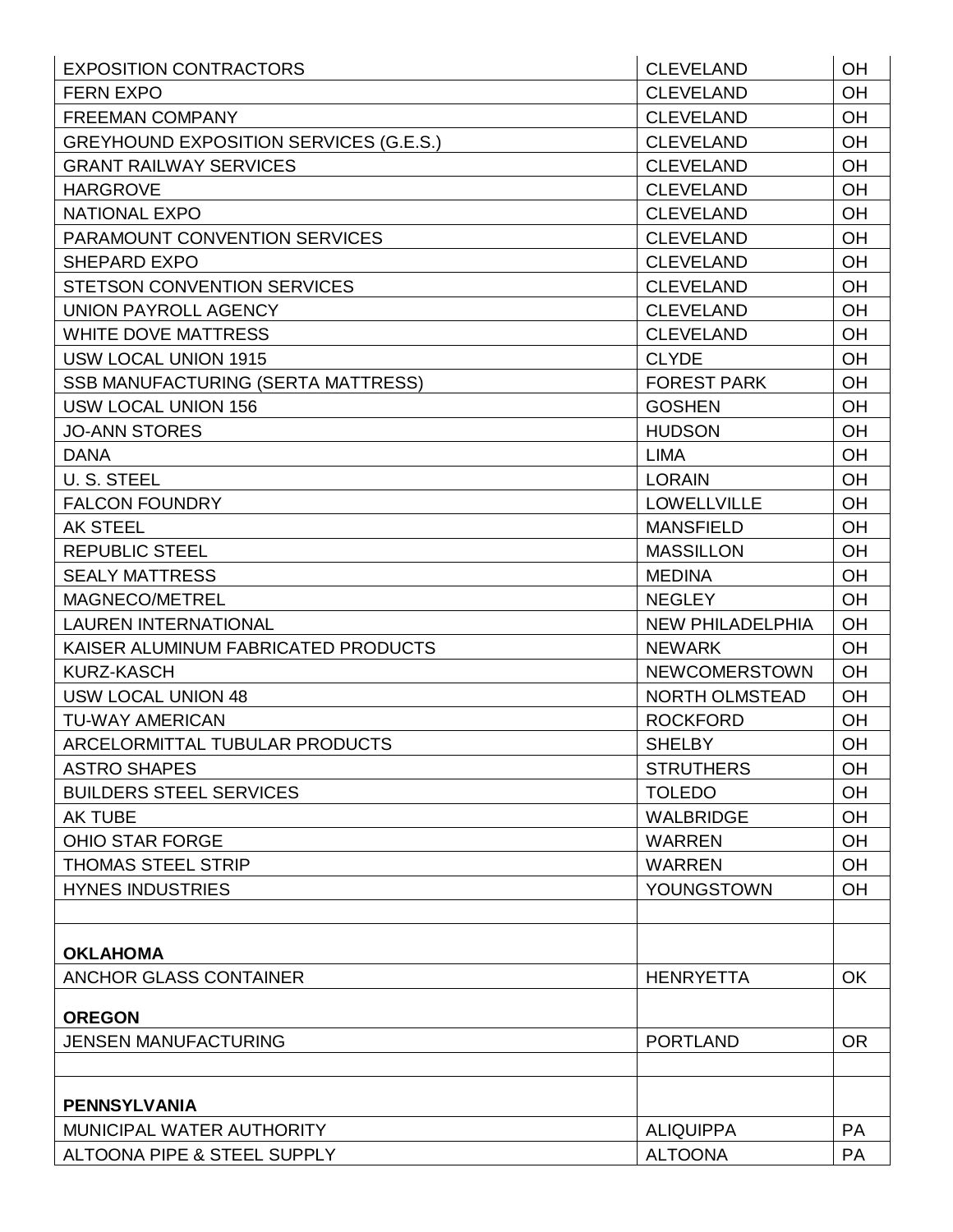| TENARIS (FORMERLY TMK IPSCO KOPPEL TUBULARS, LLC)                         | <b>BEAVER FALLS</b>                            | <b>PA</b>              |
|---------------------------------------------------------------------------|------------------------------------------------|------------------------|
| TOWNSHIP OF NORTH SEWICKLEY                                               | <b>BEAVER FALLS</b>                            | <b>PA</b>              |
| BELLE VERNON CEMETERY ASSOCIATION                                         | <b>BELLE VERNON</b>                            | <b>PA</b>              |
| <b>APOLLO METALS</b>                                                      | <b>BETHLEHEM</b>                               | <b>PA</b>              |
| <b>USW LOCAL UNION 2599</b>                                               | <b>BETHLEHEM</b>                               | <b>PA</b>              |
| <b>DYER QUARRY COMPANY</b>                                                | <b>BIRDSBORO</b>                               | <b>PA</b>              |
| <b>USW LOCAL UNION 1196</b>                                               | <b>BRACKENRIDGE</b>                            | <b>PA</b>              |
| U. S. STEEL                                                               | <b>BRADDOCK</b>                                | <b>PA</b>              |
| DAMAN INDUSTRIAL SERVICES                                                 | <b>BRADY'S BEND</b>                            | <b>PA</b>              |
| UNIVERSAL STAINLESS & ALLOY                                               | <b>BRIDGEVILLE</b>                             | PA                     |
| <b>STANDARD STEEL</b>                                                     | <b>BURNHAM</b>                                 | PA                     |
| PENNSYLVANIA TRANSFORMER TECHNOLOGY (PTTI)                                | <b>CANONSBURG</b>                              | <b>PA</b>              |
| USW LOCAL UNION 14693-AF                                                  | <b>CANONSBURG</b>                              | PA                     |
| USW LOCAL UNION 14693-AG                                                  | <b>CANONSBURG</b>                              | PA                     |
| USW LOCAL UNION 14693-AH                                                  | <b>CANONSBURG</b>                              | PA                     |
| USW LOCAL UNION 14693-PITT                                                | <b>CANONSBURG</b>                              | PA                     |
| USW LOCAL UNION 14693 (Clerical)                                          | <b>CANONSBURG</b>                              | PA                     |
| USW LOCAL UNION 14693-76                                                  | <b>CANONSBURG</b>                              | PA                     |
| THE FROG SWITCH & MANUFACTURING                                           | <b>CARLISLE</b>                                | PA                     |
| <b>FALLOWFIELD TOWNSHIP</b>                                               | <b>CHARLEROI</b>                               | PA                     |
| U. S. STEEL                                                               | <b>CLAIRTON</b>                                | <b>PA</b>              |
| <b>CLEVELAND-CLIFFS INC</b>                                               |                                                |                        |
| (FORMERLY ARCELORMITTAL BRANDYWINE RAILROAD) (COATES)                     | <b>COATESVILLE</b>                             | <b>PA</b>              |
| <b>CLEVELAND-CLIFFS INC</b>                                               |                                                |                        |
|                                                                           |                                                |                        |
| (FORMERLY ARCELORMITTAL PLATE) (COATES)                                   | <b>COATESVILLE</b>                             | <b>PA</b>              |
| CLEELAND-CLIFFS INC.                                                      |                                                |                        |
| (FORMERLY ARCELORMITTAL PLATE) (CONSHY)<br><b>KEYSTONE FLOOR PRODUCTS</b> | <b>CONSHOHOCKEN</b><br><b>CORNWELL HEIGHTS</b> | <b>PA</b><br><b>PA</b> |
|                                                                           | <b>DRAVOSBURG</b>                              | <b>PA</b>              |
| U.S. STEEL<br>PENNSY SUPPLY                                               | <b>EAST PETERSBURG</b>                         | <b>PA</b>              |
| PENNSY SUPPLY TRUCK DRIVERS                                               | <b>EAST PETERSBURG</b>                         | <b>PA</b>              |
| <b>ATLAS SERVICES</b>                                                     | <b>EIGHTY FOUR</b>                             | PA                     |
| EIGHTY-FOUR REMODELERS, INC.                                              | <b>EIGHTY FOUR</b>                             | PA                     |
| <b>EXTON NISSAN</b>                                                       | <b>EXTON</b>                                   | <b>PA</b>              |
| <b>KINDER MORGAN</b>                                                      | <b>FAIRLESS HILLS</b>                          | PA                     |
| U. S. STEEL                                                               | <b>FAIRLESS HILLS</b>                          | <b>PA</b>              |
| <b>NLMK PENNSYLVANIA</b>                                                  | <b>FARRELL</b>                                 | <b>PA</b>              |
| <b>USW LOCAL UNION 3403</b>                                               | <b>FAYETTE CITY</b>                            | <b>PA</b>              |
| <b>RAIMONDO</b>                                                           | <b>GREENSBURG</b>                              | PA                     |
| <b>SALEM TUBE</b>                                                         | <b>GREENVILLE</b>                              | <b>PA</b>              |
| <b>FORNEY</b>                                                             | <b>HERMITAGE</b>                               | PA                     |
| HOLLIDAYSBURG AMERICAN LEGION AMBULANCE SERVICE                           | <b>HOLLIDAYSBURG</b>                           | PA                     |
| NORTH AMERICAN HOGANAS                                                    | <b>HOLLSOPPLE</b>                              | <b>PA</b>              |
| NORTH AMERICAN HOGANAS ALLOYS                                             | <b>HOLLSOPPLE</b>                              | PA                     |
| <b>GAUTIER STEEL</b>                                                      | <b>JOHNSTOWN</b>                               | <b>PA</b>              |
| USW LOCAL UNION 2632                                                      | <b>JOHNSTOWN</b>                               | <b>PA</b>              |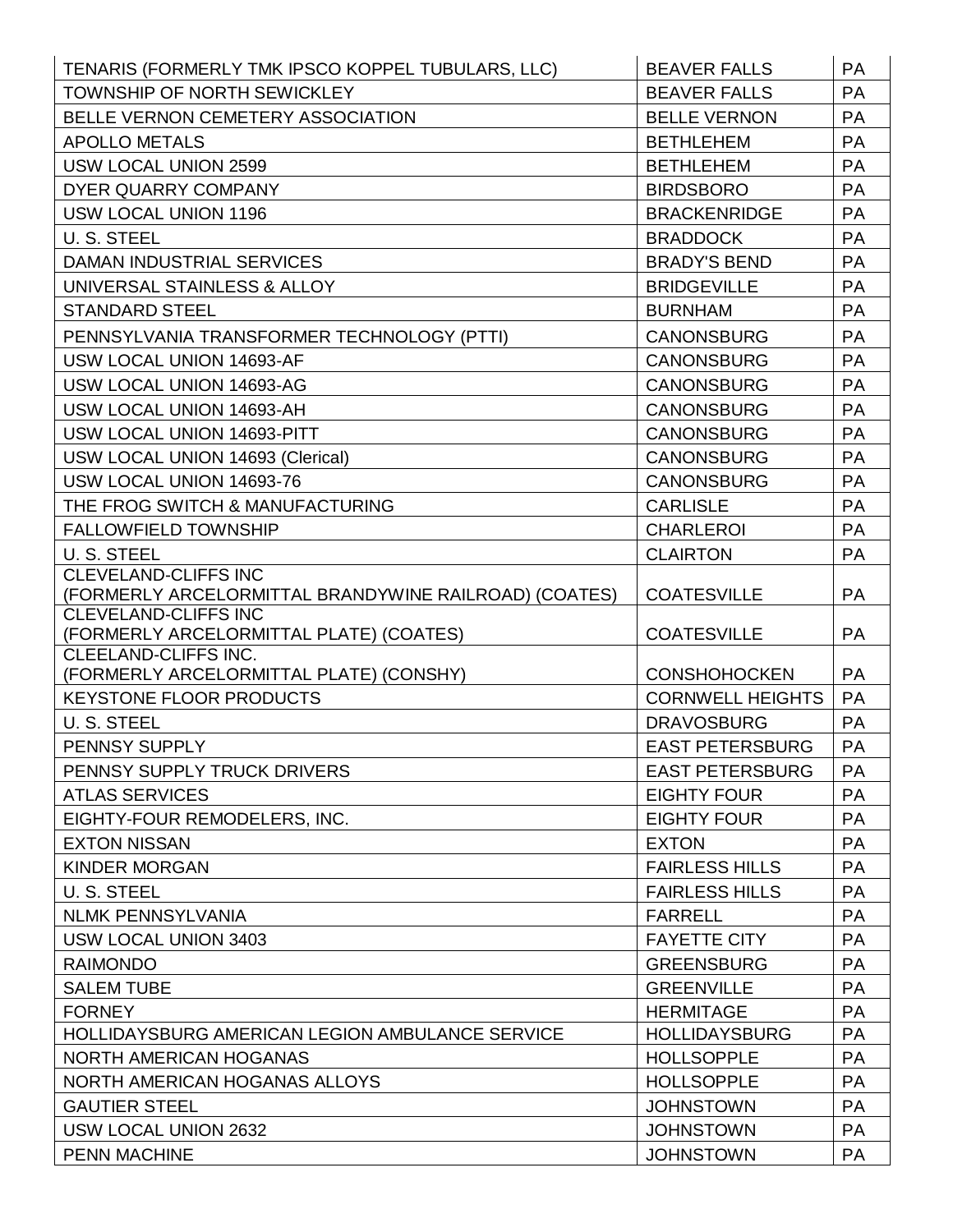| <b>CONTINENTAL CLAY</b>                                | <b>KITTANNING</b>       | PA        |
|--------------------------------------------------------|-------------------------|-----------|
| P. J. GRECO                                            | <b>KITTANNING</b>       | PA        |
| <b>LANCASTER METAL MANUFACTURING</b>                   | <b>LANCASTER</b>        | PA        |
| <b>USW LOCAL UNION 1138</b>                            | <b>LEECHBURG</b>        | PA        |
| <b>SIL-BASE</b>                                        | <b>MCKEESPORT</b>       | <b>PA</b> |
| FPD COMPANY (Trigon)                                   | <b>MCMURRAY</b>         | PA        |
| <b>BOROUGH OF MIDLAND</b>                              | <b>MIDLAND</b>          | PA        |
| CLEVELAND-CLIFFS INC (FORMERLY ARCELORMITTAL)          | <b>MONESSEN</b>         | PA        |
| <b>BRISTOL METALS (Marcegaglia)</b>                    | <b>MUNHALL</b>          | PA        |
| USW LOCAL UNION 1408                                   | <b>NORTH VERSAILLES</b> | PA        |
| PENNSY SUPPLY                                          | <b>PARADISE</b>         | <b>PA</b> |
| PENNSY SUPPLY-TRUCK DRIVERS                            | <b>PARADISE</b>         | PA        |
| <b>PENNSY SUPPLY</b>                                   | PEACH BOTTOM            | PA        |
| PENNSY SUPPLY-TRUCK DRIVERS                            | PEACH BOTTOM            | <b>PA</b> |
| <b>RELIANCE BEDDING</b>                                | <b>PHILADELPHIA</b>     | PA        |
| <b>USW LOCAL UNION 404</b>                             | <b>PHILADELPHIA</b>     | PA        |
| <b>MCAVOY BRICK COMPANY</b>                            | <b>PHOENIXVILLE</b>     | <b>PA</b> |
| STEELWORKERS CHARITABLE & EDUCATIONAL ORG              | <b>PITTSBURGH</b>       | PA        |
| STEELWORKERS HEALTH & WELFARE FUND                     | <b>PITTSBURGH</b>       | <b>PA</b> |
| <b>STEELWORKERS PENSION TRUST</b>                      | <b>PITTSBURGH</b>       | <b>PA</b> |
| <b>ELG METALS</b>                                      | <b>PORT VUE</b>         | PA        |
| <b>LEMAN MACHINE</b>                                   | <b>PORTAGE</b>          | PA        |
| <b>DANA</b>                                            | <b>POTTSTOWN</b>        | PA        |
| UNITED COMMUNITY SERVICES FOR WORKING FAMILIES         | <b>READING</b>          | PA        |
| PENNSY SUPPLY                                          | <b>RHEEMS</b>           | PA        |
| PENNSY SUPPLY-TRUCK DRIVERS                            | <b>RHEEMS</b>           | PA        |
| <b>DU-CO CERAMICS</b>                                  | <b>SAXONBURG</b>        | PA        |
| <b>SHARON COATING</b>                                  | <b>SHARON</b>           | PA        |
| <b>CLEVELAND-CLIFFS INC</b>                            |                         |           |
| (FORMERLY ARCELORMITTAL STEELTON & HIGHSPIRE RAILROAD) | <b>STEELTON</b>         | <b>PA</b> |
| CLEVELAND-CLIFFS INC (FORMERLY ARCELORMITTAL)          | <b>STEELTON</b>         | <b>PA</b> |
| USW LOCAL UNION 1688                                   | <b>STEELTON</b>         | <b>PA</b> |
| BARLETTA MATERIALS & CONSTRUCTION                      | <b>TAMAQUA</b>          | <b>PA</b> |
| <b>ORX RAILWAY</b>                                     | <b>TIPTON</b>           | <b>PA</b> |
| <b>DYNAMET</b>                                         | <b>WASHINGTON</b>       | <b>PA</b> |
| <b>PRECISION INDUSTRIES</b>                            | <b>WASHINGTON</b>       | <b>PA</b> |
| <b>TMS INTERNATIONAL</b>                               | <b>WEST MIFFLIN</b>     | <b>PA</b> |
| <b>WIREROPE WORKS</b>                                  | <b>WILLIAMSPORT</b>     | <b>PA</b> |
| <b>USW LOCAL UNION 6996</b>                            | <b>WYOMISSING</b>       | <b>PA</b> |
|                                                        |                         |           |
| <b>SOUTH CAROLINA</b>                                  |                         |           |
| <b>LIBERTY STEEL GEORGETOWN</b>                        | <b>GEORGETOWN</b>       | <b>SC</b> |
| <b>DANA</b>                                            | <b>LUGOFF</b>           | <b>SC</b> |
| <b>TENNESSEE</b>                                       |                         |           |
| <b>DANA</b>                                            | <b>CROSSVILLE</b>       | <b>TN</b> |
|                                                        |                         |           |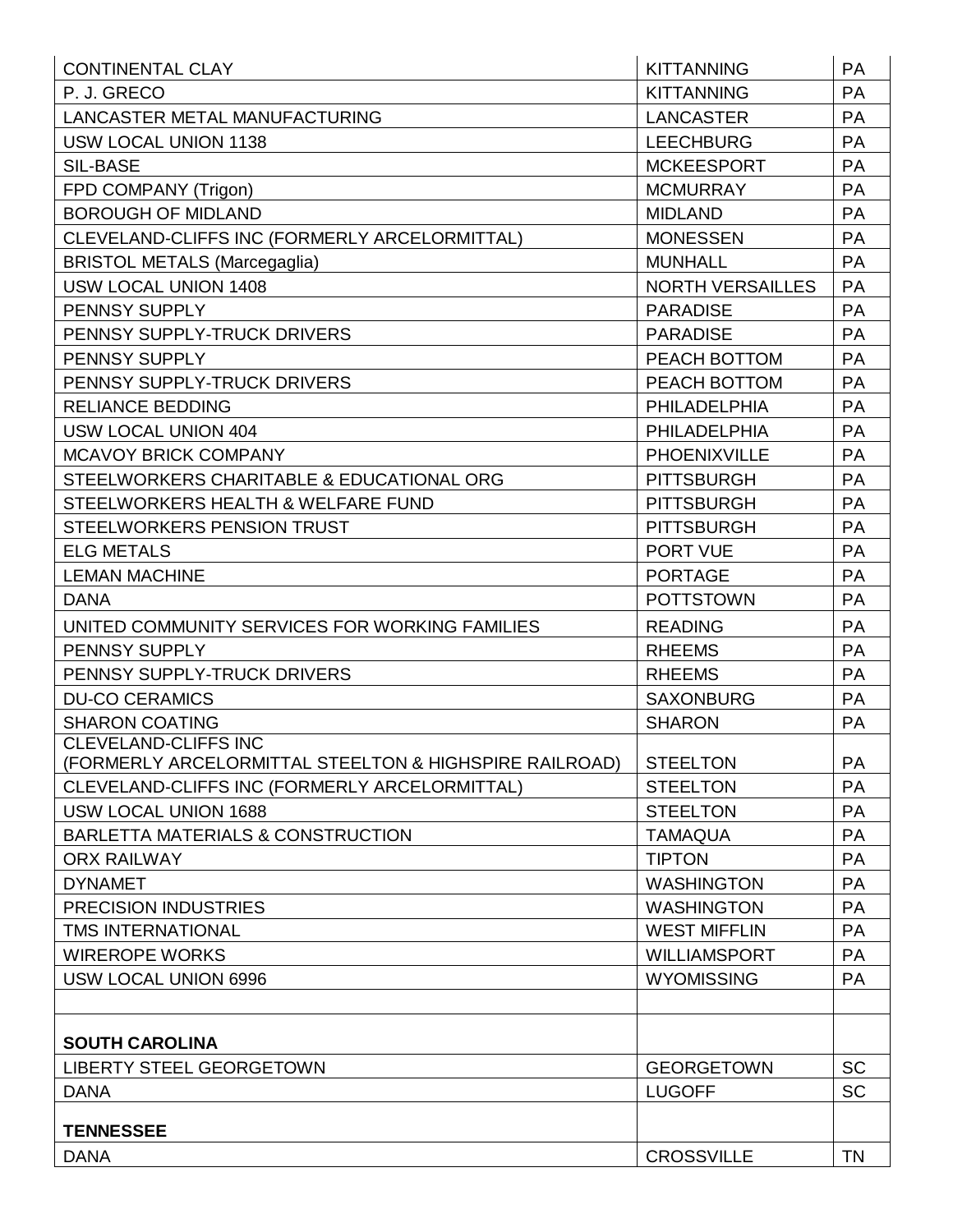| <b>DANA</b>                                 | <b>HUMBOLDT</b>         | <b>TN</b> |
|---------------------------------------------|-------------------------|-----------|
| PACE INDUSTRY UNION MANAGEMENT PENSION FUND | <b>NASHVILLE</b>        | <b>TN</b> |
| <b>DANA</b>                                 | <b>PARIS</b>            | <b>TN</b> |
|                                             |                         |           |
| <b>UTAH</b>                                 |                         |           |
| <b>CHENEGA FACILITIES</b>                   | <b>DUGWAY</b>           | UT        |
| <b>VERMONT</b>                              |                         |           |
| <b>ADAMS GRANITE COMPANY</b>                | <b>BARRE</b>            | VT        |
| <b>B &amp; B MONUMENTAL ENGRAVERS</b>       | <b>BARRE</b>            | VT        |
| <b>BUTTURA &amp; SON</b>                    | <b>BARRE</b>            | VT        |
| <b>CULTURE CRAFT SANDBLAST</b>              | <b>BARRE</b>            | VT        |
| E. W. GENERAL TRADERS d/b/a E. W. Granites  | <b>BARRE</b>            | VT        |
| <b>GLOBAL VALUES</b>                        | <b>BARRE</b>            | VT        |
| <b>GRANITE CUTTER ASSOCIATION</b>           | <b>BARRE</b>            | VT        |
| <b>GRANTE GROUP INSURANCE TRUST</b>         | <b>BARRE</b>            | VT        |
| <b>GRANITE IMPORTERS</b>                    | <b>BARRE</b>            | VT        |
| <b>GRANITE IND OF VERMONT</b>               | <b>BARRE</b>            | VT        |
| <b>HARDROCK GRANITE</b>                     | <b>BARRE</b>            | VT        |
| <b>HILLSIDE STONE PRODUCTS</b>              | <b>BARRE</b>            | VT        |
| <b>M &amp; W POLISHING</b>                  | <b>BARRE</b>            | VT        |
| <b>MEMORIAL SANDBLAST</b>                   | <b>BARRE</b>            | VT        |
| <b>NORTHERN GRANITE</b>                     | <b>BARRE</b>            | VT        |
| P & G CUSTOM SANDBLAST                      | <b>BARRE</b>            | VT        |
| <b>PEERLESS GRANITE</b>                     | <b>BARRE</b>            | VT        |
| <b>PEPIN GRANITE</b>                        | <b>BARRE</b>            | VT        |
| ROCK OF AGES (Manufacturing Div.)           | <b>BARRE</b>            | VT        |
| ROCK OF AGES (Quarry Div.)                  | <b>BARRE</b>            | VT        |
| SPRUCE MOUNTAIN GRANITES & CUSTOM S/B       | <b>BARRE</b>            | VT        |
| <b>STONE FUTURE</b>                         | <b>BARRE</b>            | VT        |
| STONEVALLEY SANDBLAST                       | <b>BARRE</b>            | VT        |
| <b>SWENSON GRANITE</b>                      | <b>BARRE</b>            | VT        |
| <b>USW LOCAL UNION 4</b>                    | <b>BARRE</b>            | VT        |
| <b>VERMONT AFL-CIO</b>                      | <b>BARRE</b>            | VT        |
| JOE'S CUSTOM MFG OF QUALITY MEMORIALS       | <b>EAST BARRE</b>       | VT        |
| <b>KINFOLK MEMORIALS</b>                    | <b>EAST BARRE</b>       | VT        |
| SWENSON GRANITE OF CONCORD                  | <b>GRANITEVILLE</b>     | VT        |
| NORTHEAST GRANITE                           | <b>MONTPELIER</b>       | VT        |
| <b>VERMONT AFL-CIO</b>                      | <b>MONTPELIER</b>       | VT        |
| P & E DRAFTING                              | <b>MORETOWN</b>         | VT        |
| <b>DUKETTE CUSTOM SANDBLAST</b>             | <b>NORTHFIELD</b>       | VT        |
| <b>RIVERTON MEMORIAL</b>                    | <b>NORTHFIELD FALLS</b> | <b>VT</b> |
| <b>GANDIN BROTHERS</b>                      | SO. RYEGATE             | VT        |
| <b>VIRGIN ISLANDS</b>                       |                         |           |
| <b>BLUE BEARD BEACH CLUB/VILLA</b>          | <b>ST THOMAS</b>        | VI        |
| ARGOS USVI, CORPORATION                     | <b>ST THOMAS</b>        | VI        |